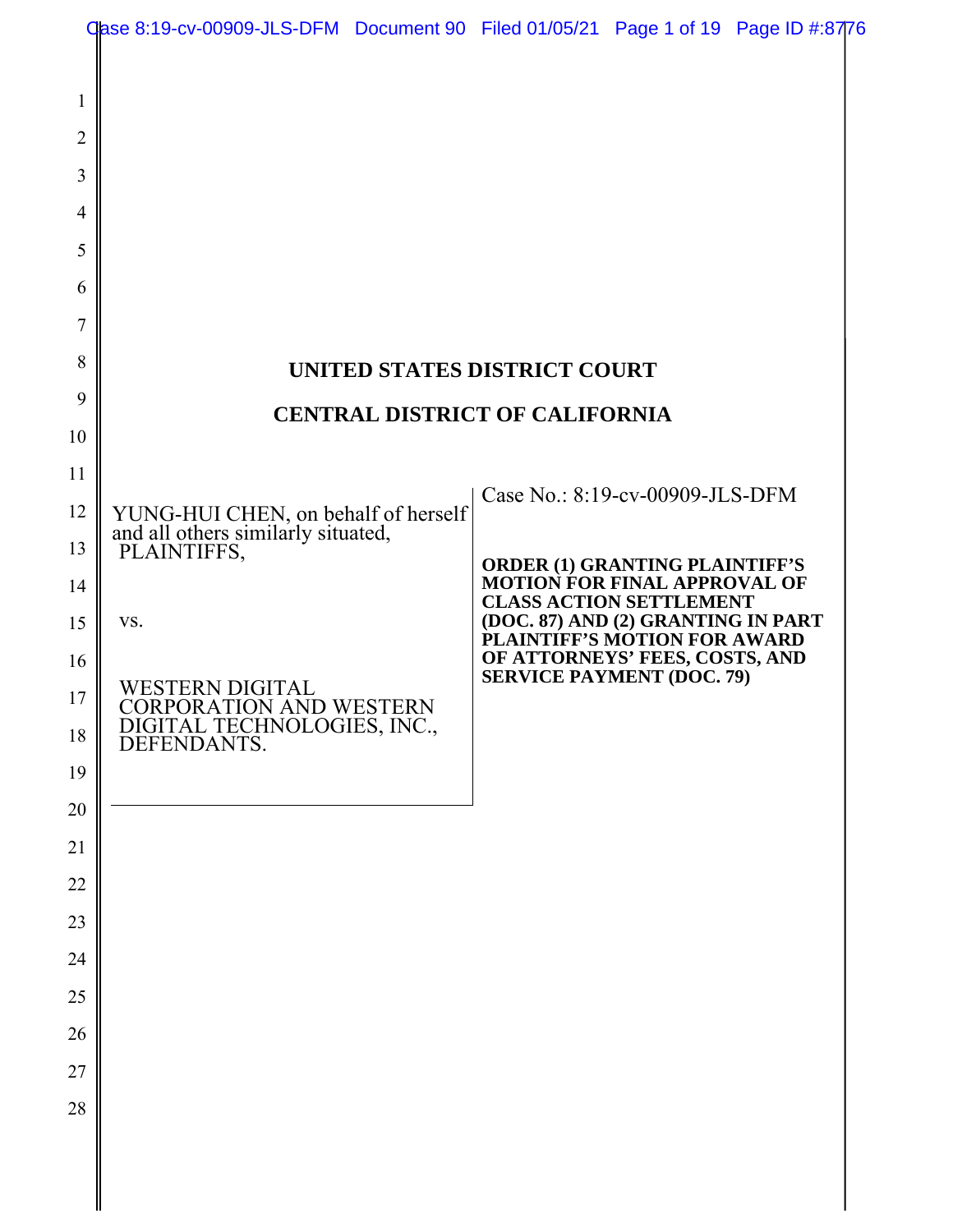requested attorneys' fees, costs, and class representative service payment. (Final Before the Court are two unopposed Motions filed by Plaintiff Yung-Hui Chen: one seeking final approval of the class action settlement and one seeking approval of the Approval Mot., Doc. 87; Final Approval Mem., Doc. 87-1; Fees Mot., Doc. 79; Fees Mem. 79-4.) Having reviewed the papers, held a fairness hearing, and taken the matter under submission, the Court GRANTS the Motion for Final Approval of Class Action Settlement and GRANTS IN PART the Motion for Award of Attorneys' Fees, Costs, and Service Payment.

# **I. BACKGROUND**

### **A. Procedural History**

On May 14, 2019, Plaintiff Yung-Hui Chen ("Chen") filed a Complaint and Motion for Preliminary Approval of Class Action Settlement in this Court. (Doc. 1.) Chen, a former Western Digital<sup>1</sup> employee, alleged that Western Digital systemically failed to pay women equally to men and discriminated against them in pay, promotions, and placement, in violation of federal and state anti-discrimination laws. The Complaint contains the following counts, which Chen brings in her individual and representative capacities: (1) gender discrimination under Title VII of the Civil Rights Act of 1964; (2) pay discrimination under the Fair Labor Standards Act, as amended by the Equal Pay Act; (3) gender discrimination under the California Fair Employment and Housing Act; (4) pay discrimination under the California Equal Pay Act, as amended by the California Fair Pay Act; (5) unfair competition under California's Unfair Competition Law; and (6) claims under PAGA. (Compl. ¶¶ 72–127.)

On November 14, 2016—more than two years before filing this suit—Chen filed a Private Attorneys General Act ("PAGA") Notice with the California Labor & Workforce Development Agency ("LWDA"). The parties subsequently engaged in informal informal

1

<sup>&</sup>lt;sup>1</sup> Defendant Western Digital Technologies, Inc. ("Western Digital Technologies") is a wholly owned subsidiary of Defendant Western Digital Corporation, Inc. (Compl., Doc. 1 ¶ 5.) Where appropriate, the Court collectively refers to Defendants as "Western Digital."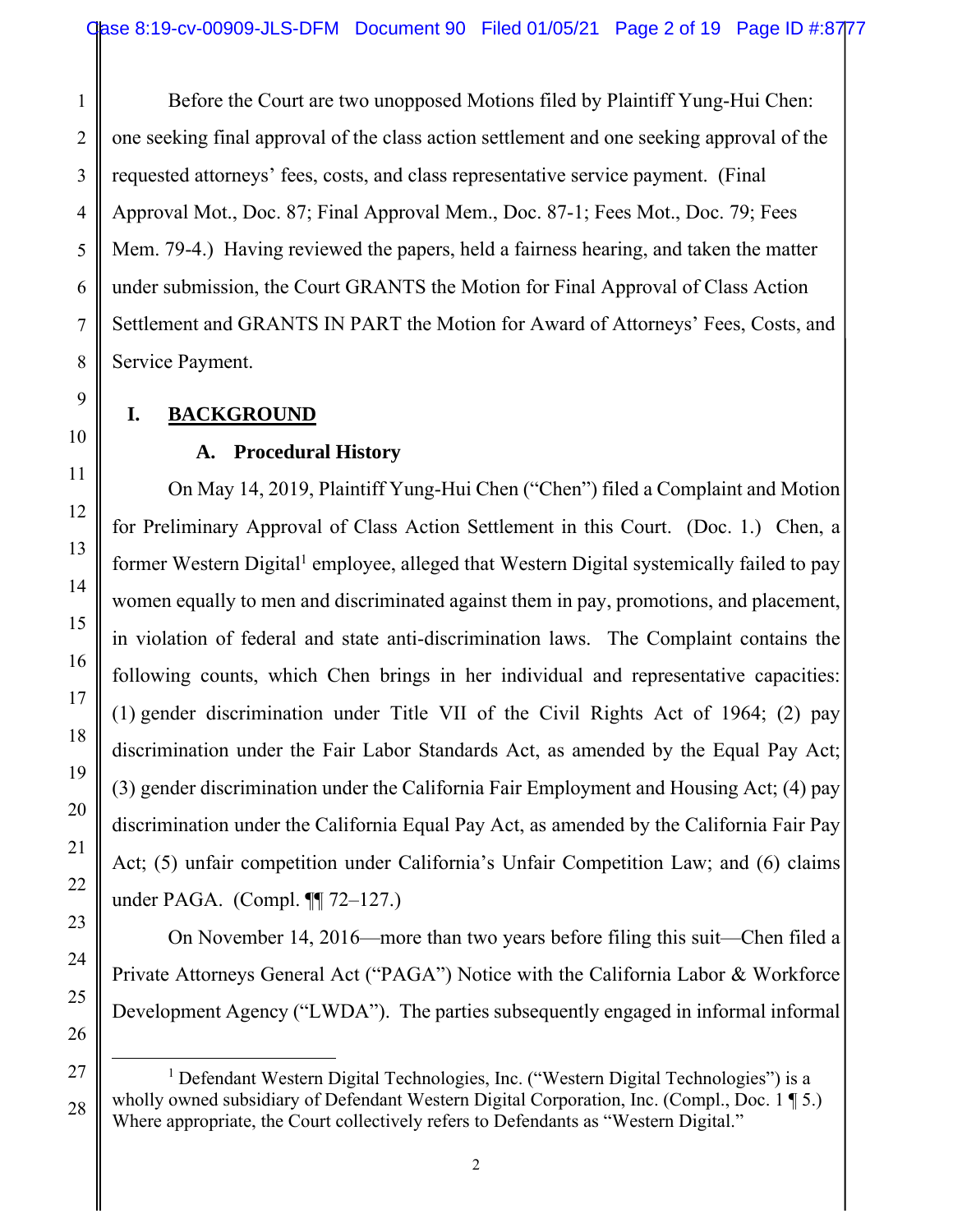continued. Two years later, on May 14, 2019, the parties executed the final agreement discovery and entered negotiations over the terms of a potential class action settlement. (Compl. ¶ 10.) In April 2017, they reached a tentative agreement, but negotiations the Collective and Class Action Settlement Agreement ("Settlement Agreement"). (*See id.* ¶ 15.) Chen filed the Complaint and her Motion for Preliminary Approval that same day.

The Court ordered two rounds of supplemental briefing on the Motion for Preliminary Approval on the issues of (1) Western Digital's maximum potential liability, and (2) a confidential side agreement that resolved individual claims Chen had against Western Digital that had not been fully disclosed to the Court. (*See* First Order for Supp. Briefing. Doc. 27; Second Order for Supp. Briefing, Doc. 41.) Chen timely filed supplemental briefs on those issues. (First Supp. Br., Doc. 38; Second Supp. Br., Doc. 43.) The Court subsequently held a hearing on the Preliminary Approval Motion.

On April 3, 2020, the Court preliminarily approved the Settlement Agreement, conditionally certifying the Class and EPA Collective Action for settlement purposes, naming Chen as Class Representative, naming David Sanford and Felicia Medina as Class Counsel, conditionally approving the Settlement and the Notice, subject to certain revisions, and requesting additional information on some issues. (*See generally* Prelim. Approval Order, Doc. 61.) The parties subsequently provided the requested information. (Docs. 63, 64, 66, 67, 69.) Notably, the parties filed an Amended Settlement Agreement (Doc. 67-1), which implemented the changes the Court outlined in the Preliminary Approval Order.

On May 12, 2020, the Court issued an Order, finding that the Parties had satisfied its conditions for preliminary approval and approving dissemination of the Class Notice. (Doc. 70.) The Parties submitted an Addendum addressing remaining issues. (Doc. 71.) On June 26, 2020, the Court approved the Addendum.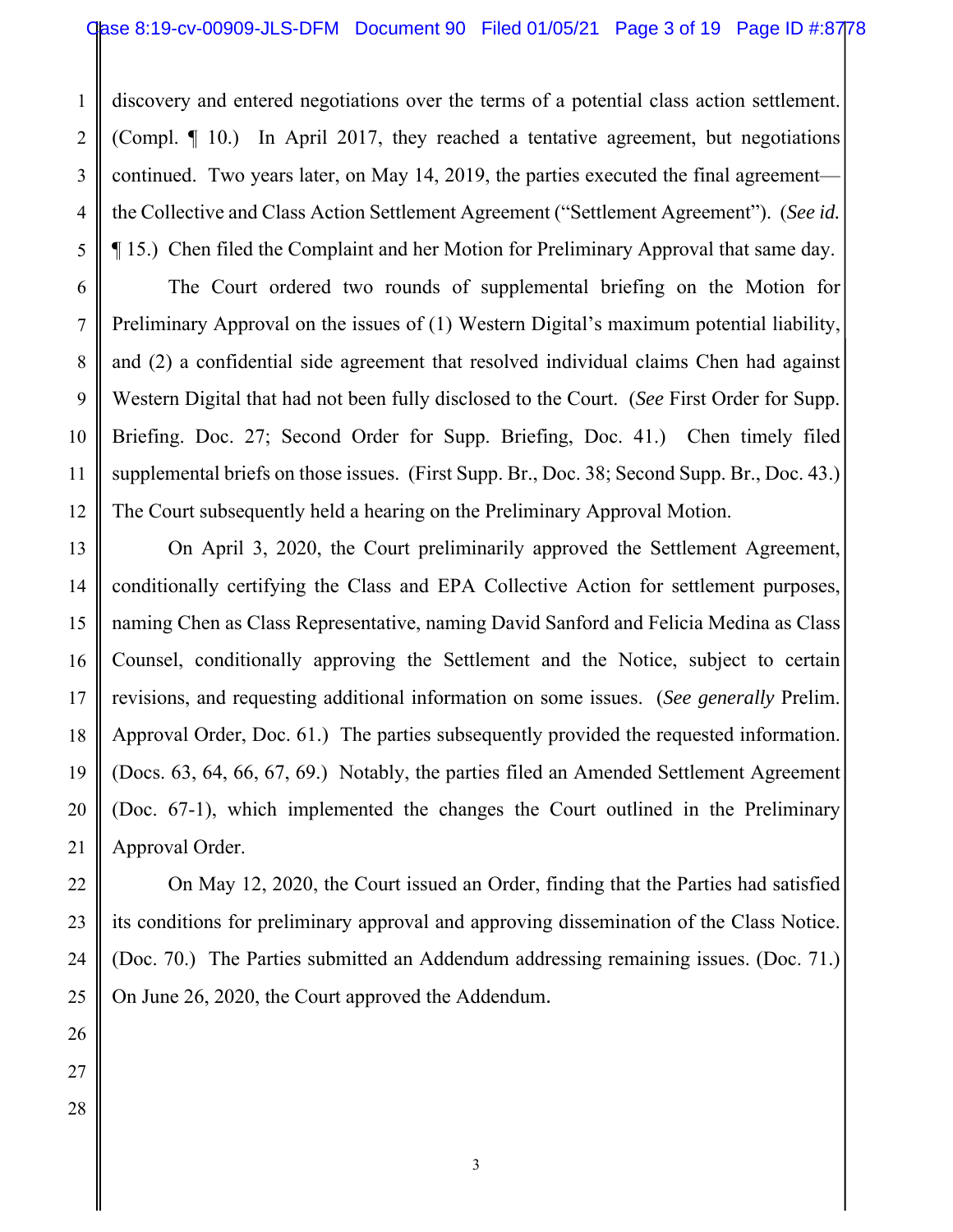#### **B. The Settlement Agreement**

 California Sub-Class and the Nationwide Sub-Class, and a group of "Collective Action 2 3 4 5 6 The Settlement Agreement sets forth two mutually exclusive subclasses, the Plaintiffs" that overlaps with both sub-classes (collectively, the "Class" or "Class Members"). (*See* Amended Settlement Agreement, Doc. 67-1, §§ 1.3, 1.6, 1.17.) The California Sub-Class comprises "women directly employed by Western Digital Technologies, Inc., Western Digital (Fremont), LLC, and/or Western Digital Media,  $LLC<sup>2</sup>$  in California in a Covered Position at any time from November 1, 2012 through the date of [this Order.]" (*Id.* § 1.3.) A Covered Position is defined as "an indirect labor position at the Senior Manager level or below." (*Id.* § 1.8.) The Nationwide Sub-Class comprises "women directly employed by Western Digital Technologies, Inc., Western Digital (Fremont), LLC, and/or Western Digital Media, LLC in a Covered Position as regular employees in the United States at any time from November 1, 2013 through the date of [this Order.]" (*Id.* § 1.17.) The Nationwide Sub-Class excludes members of the California Sub-Class. (*Id.*) At the preliminary approval stage, Chen estimated that the Class included approximately 1,370 individuals, (*see* Mem. ISO Prelim. Approval, Doc. 19, at 4); however, as discussed below, that turned out to be an underestimate and the class comprises 1,863 individuals.

The Settlement Agreement provides that Western Digital shall pay a gross settlement amount of \$7,750,000 into the Settlement Fund. (*See* Settlement Agreement §§ 1.26, 4.1.) The Settlement Fund is non-reversionary, meaning that no amount of it will revert to Western Digital after distribution. (*See* Amended Settlement Agreement § 1.26.) The Settlement Agreement further provides for (1) an award of attorneys' fees not to exceed \$2,583,333 (33 ⅓% of the Settlement Fund); (2) reimbursement of Chen's litigation costs not to exceed \$180,000; and (3) a service award to Chen in the amount of

<sup>&</sup>lt;sup>2</sup> Western Digital Technologies, Inc., Western Digital (Fremont), LLC, and Western Digital Media, LLC are wholly owned U.S. subsidiaries of Western Digital Corporation. (Compl. ¶ 1.)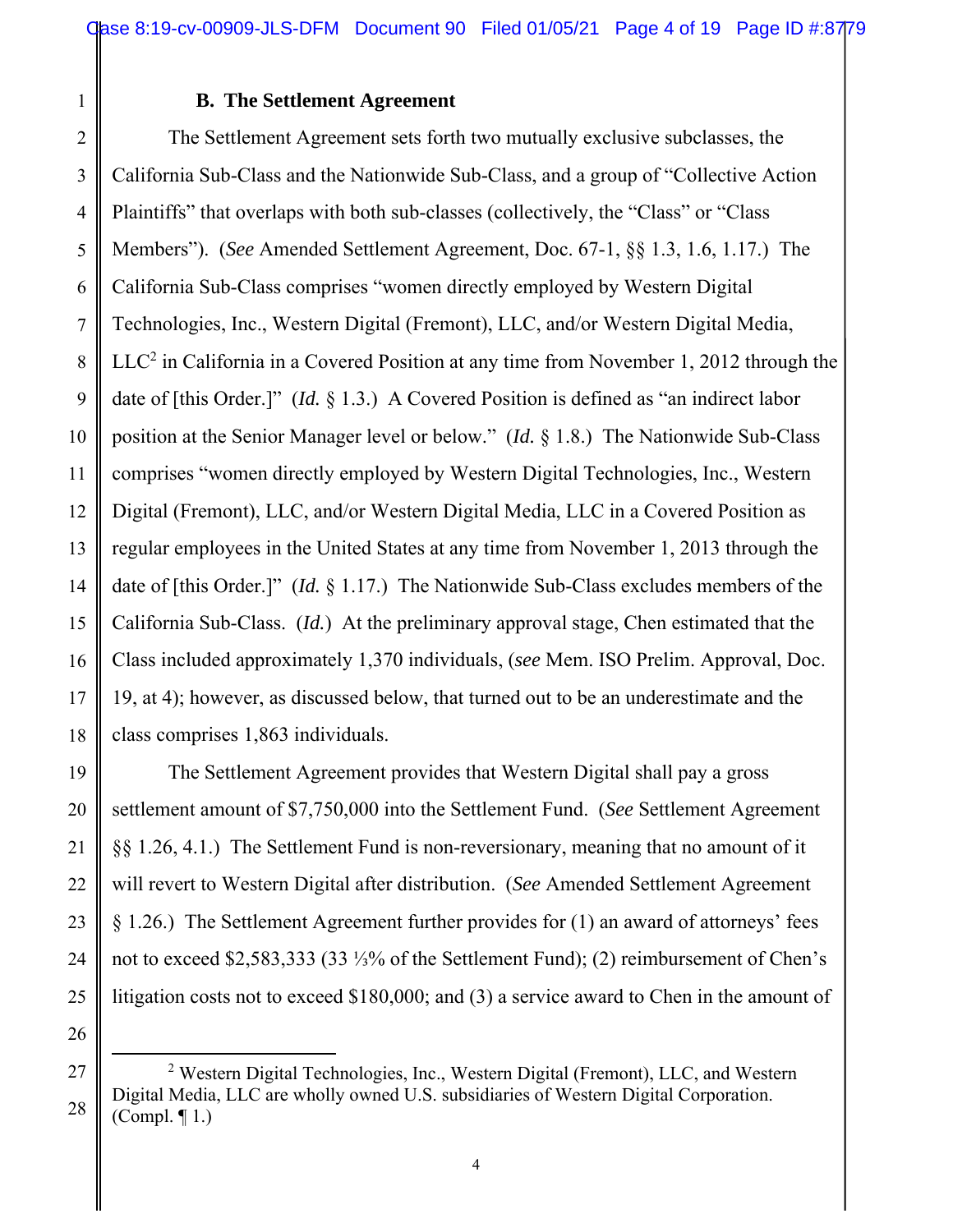\$75,000 of the Fund is earmarked for the LWDA payment required in PAGA settlements. \$50,000. (Amended Settlement Agreement §§ 4.2.3–4.2.5.) Additionally, \$50,000 of the Settlement Fund is reserved for payment of the Class Administrator's fees and costs, and (*See id.* §§ 4.2.1–4.2.2.)

After these distributions, the remaining "Settlement Awards Fund" (the "Settlement Fund")—an estimated \$4,811,667—will be distributed to Class Members. (*Id.* § 4.2.6.) Each Class Member's award will be calculated based on a formula that accounts for the Member's "individual rate of pay and length of employment within the applicable Class Period, as well as whether she has previously signed a release of claims." (Settlement Agreement § 4.3.) On average, each Class Member will receive \$3,615. (*See* Mem. ISO Prelim. Approval at 7.) The Settlement Agreement provides for distribution of residual monies to Community Legal Aid SoCal and Legal Aid at Work, organizations that provide legal aid and legal aid workshops emphasizing workers' rights, as a *cys pres* remedy. (Settlement § 7.5; Settlement Addendum Doc. 71, § 5.)

The Settlement Agreement requires that Class Members receive their shares of the Settlement Fund automatically by check within thirty days of the Court granting final approval of the Settlement, provided the Class Member does not opt out; no claim form or other submission is required to receive payment. (*See* Mem. ISO Prelim Approval at 23; Settlement Agreement § 7.1.) Class Members will have 180 days to cash their checks. If a Class Member does not timely cash a check, the parties wish the corresponding funds to be evenly distributed between the two *cy pres* recipient organizations. (*See* Settlement Agreement § 7.5.)

Finally, the Settlement includes programmatic relief provisions, under which Western Digital will undertake "sweeping programmatic measures to help eliminate gender disparities and foster equal employment opportunity going forward" (*see id.* at 8; Settlement Agreement § 3):

[Western Digital] will undertake initiatives to (1) evaluate, promote, and compensate women equitably; (2) perform statistical analyses with regard to evaluation, promotion, and compensation; (3) design and execute

1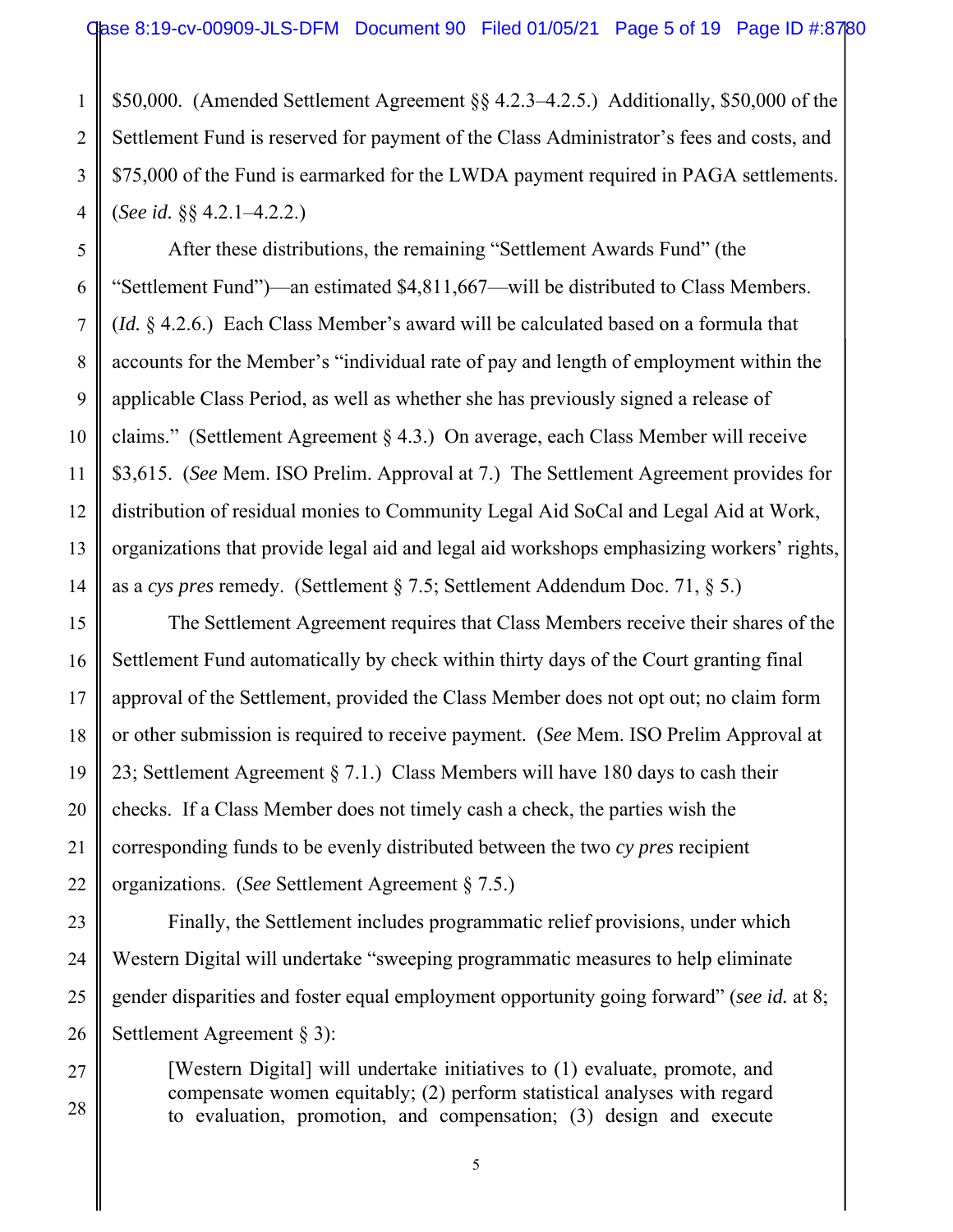leadership development initiatives for women; (4) bolster their policies regarding flexible work arrangements and maternity and parental leave; (5) maintain records relevant to this agreement; (6) reinforce their commitment to EEO [(equal employment opportunity)] compliance and enforcement; and (7) enhance their processes for investigation of internal complaints, such as complaints of gender discrimination.

(Mem. at 8 (citing Settlement Agreement §§ 3.4–3.10).)

Pursuant to the Preliminary Approval Order, the Settlement Agreement (1) created a separate opt-in mechanism for the EPA claims (Settlement § 4.3.4); (2) modified the Notice to inform class members of the circumstances under which they could have signed a prior release and why doing so would impact their awards; and (3) added a special notification adapted from DOL Form WH-58 to accompany EPA payments (Settlement, Ex. 1).

### **C. Notice and Class Response**

On July 31, 2020, the Class Administrator mailed Class Notices to 1,863 Class Members. (Pikus Decl. ISO Final Approval, Doc. 87-3, ¶ 11.) The Notice advised Class Members of their anticipated shares of the common fund and informed them that they could submit a request for exclusion, objection, and/or dispute postmarked by September 29, 2020. (*Id.* Ex. A.) Some Notices were returned as undeliverable, and the Administrator conducted address traces and promptly re-mailed the Notice to those Class Members for whom alternate addresses were identified. (*Id* ¶ 12.) The Administrator certifies that he has received no objections and only six (6) requests for exclusion—amounting to an optout rate of approximately 0.32%. (*See* Doc. 88.)

On May 31, 2019, Western Digital served the Class Action Fairness Act ("CAFA") notice required by 28 U.S.C. § 1715 to the Attorneys General of the relevant states. (Doc. 63.)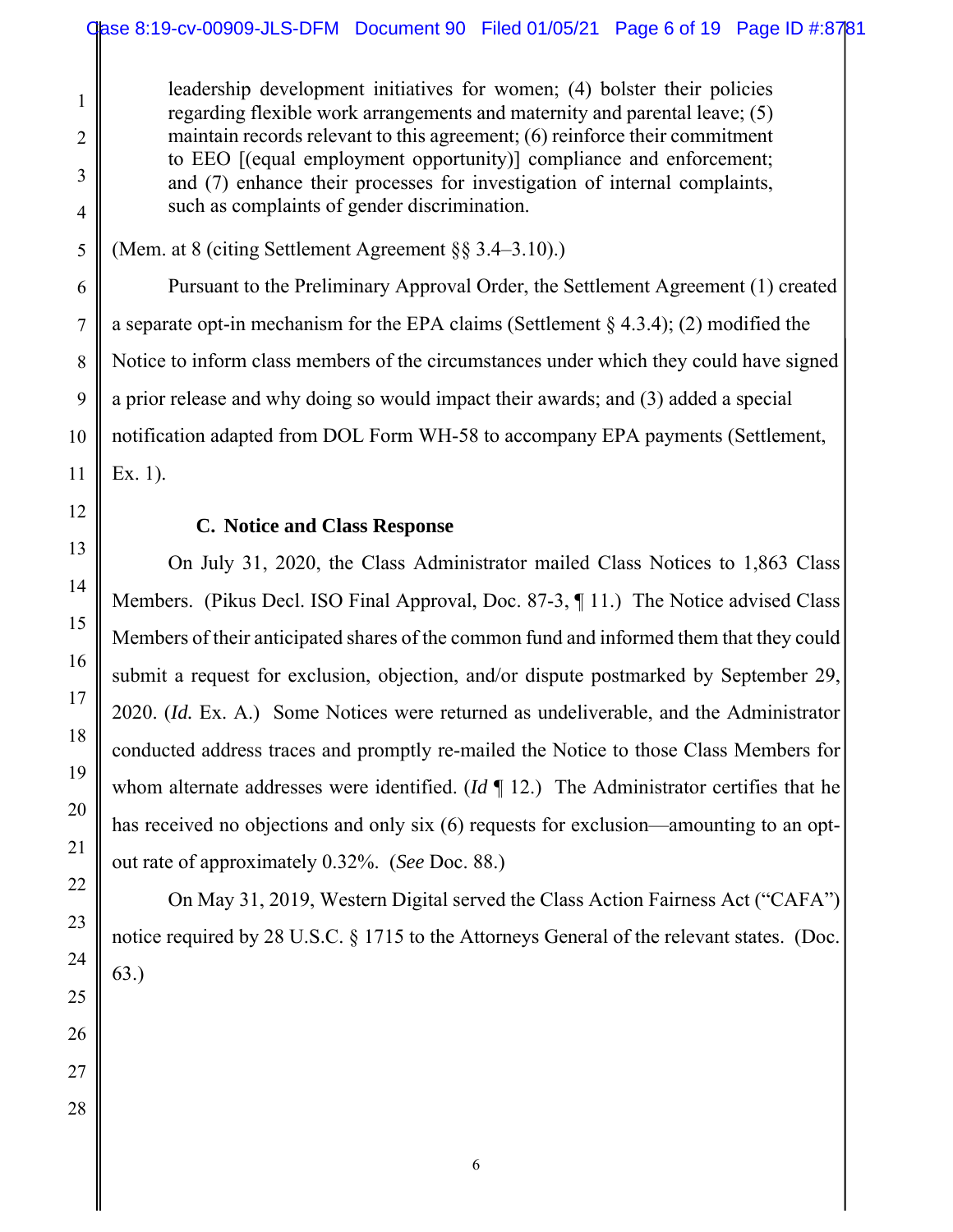1 2

3

4

5

#### **II. CONDITIONAL CERTIFICATION**

 Rules 23(b)(2) and 23(b)(3) for settlement purposes. (*See* Prelim. Approval Order, Doc. In its Preliminary Approval Order, the Court conditionally certified the Class under 61, at 6-19.) The Court also found adequate, and therefore appointed, David Sanford of Sanford Heisler Sharp LLP as Lead Class Counsel and Felicia Medina of Medina Orthwein LLP as Class Counsel. (*See id.* at 11-12.)

The Court initially had concerns with the revelation, in a footnote, that Chen had separately reached a confidential settlement of her individual, non-Class claims with Western Digital. But, as discussed in the Preliminary Approval Order, after reviewing two rounds of supplemental briefing on the issue, the Court concluded that Chen's non-class claims were distinct from those of absent class members, and there existed no indication that Chen has benefited at the expense of the Class. (*See id*. 9-11.)

Nothing since the Preliminary Approval Order counsels the Court to depart from its previous conclusions on the existence of a proper settlement class, its appointment of Sanford and Medina as Lead Class Counsel and Class Counsel respectively, or its appointment of Chen as Class Representative. The Court therefore incorporates its class certification analysis from the Preliminary Approval Order into the current Order. (Prelim. Approval Order at 6-19.)

**III. FINAL APPROVAL OF THE CLASS ACTION SETTLEMENT A. Legal Standard** 

Before approving a class-action settlement, Rule 23 of the Federal Rules of Civil Procedure requires the Court to determine whether the proposed settlement is fair, reasonable, and adequate. Fed. R. Civ. P. 23(e)(2). "To determine whether a settlement agreement meets these standards, a district court must consider a number of factors, including: (1) the strength of plaintiffs' case; (2) the risk, expense, complexity, and likely duration of further litigation; (3) the risk of maintaining class action status throughout the trial; (4) the amount offered in settlement; (5) the extent of discovery completed, and the stage of the proceedings; (6) the experience and views of counsel; (7) the presence of a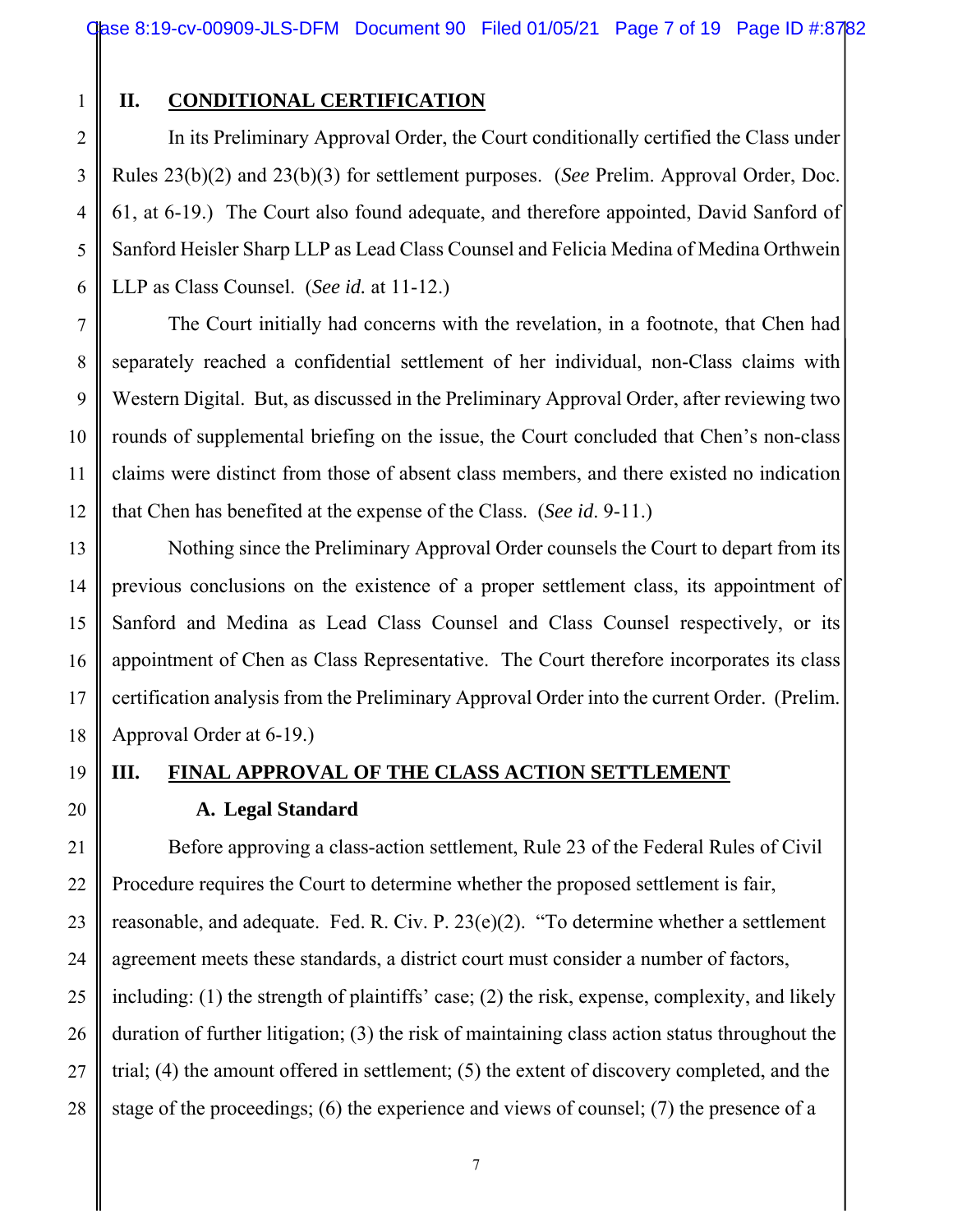(citations and internal quotation marks omitted). "The relative degree of importance to 1 2 3 governmental participant ; and (8) the reaction of the class members to the proposed settlement." *Staton v. Boeing Co.*, 327 F.3d 938, 959 (9th Cir. 2003) (numbering added) be attached to any particular factor will depend upon and be dictated by the nature of the claim(s) advanced, the type(s) of relief sought, and the unique facts and circumstances presented by each individual case." *Officers for Justice v. Civil Servs. Comm'n*, 688 F.2d 615, 625 (9th Cir. 1982). "It is the settlement taken as a whole, rather than the individual component parts, that must be examined for overall fairness, and the settlement must stand or fall in its entirety." *Staton*, 327 F.3d at 960 (citations and internal quotation marks omitted).

In addition to these factors, where, as here, "a settlement agreement is negotiated *prior* to formal class certification," the Court must also satisfy itself that the settlement is not "the product of collusion among the negotiating parties." *In re Bluetooth Headset Prods. Liab. Litig.*, 654 F.3d 935, 946–47 (9th Cir. 2011) (emphasis in original) (citation omitted). Accordingly, the Court must look for explicit collusion and "more subtle signs that class counsel have allowed pursuit of their own self-interests and that of certain class members to infect the negotiations." *Id.* at 947 (citation omitted). Such signs include (1) "when counsel receive a disproportionate distribution of the settlement," (2) "when the parties negotiate a 'clear sailing' arrangement providing for the payment of attorneys' fees separate and apart from class funds," and (3) "when the parties arrange for fees not awarded to revert to defendants rather than be added to the class fund[.]" *Id.* (internal citations and quotation marks omitted).

#### **B. Discussion**

In the Preliminary Approval Order, the Court evaluated each of the *Staton* factors identified above to determine whether the Settlement Agreement is fair, reasonable, and adequate under Rule 23. (*See* Prelim. Approval Order, Doc. 61, at 20–27.) The Court determined that the following factors weighed in favor of approval: (1) the strength of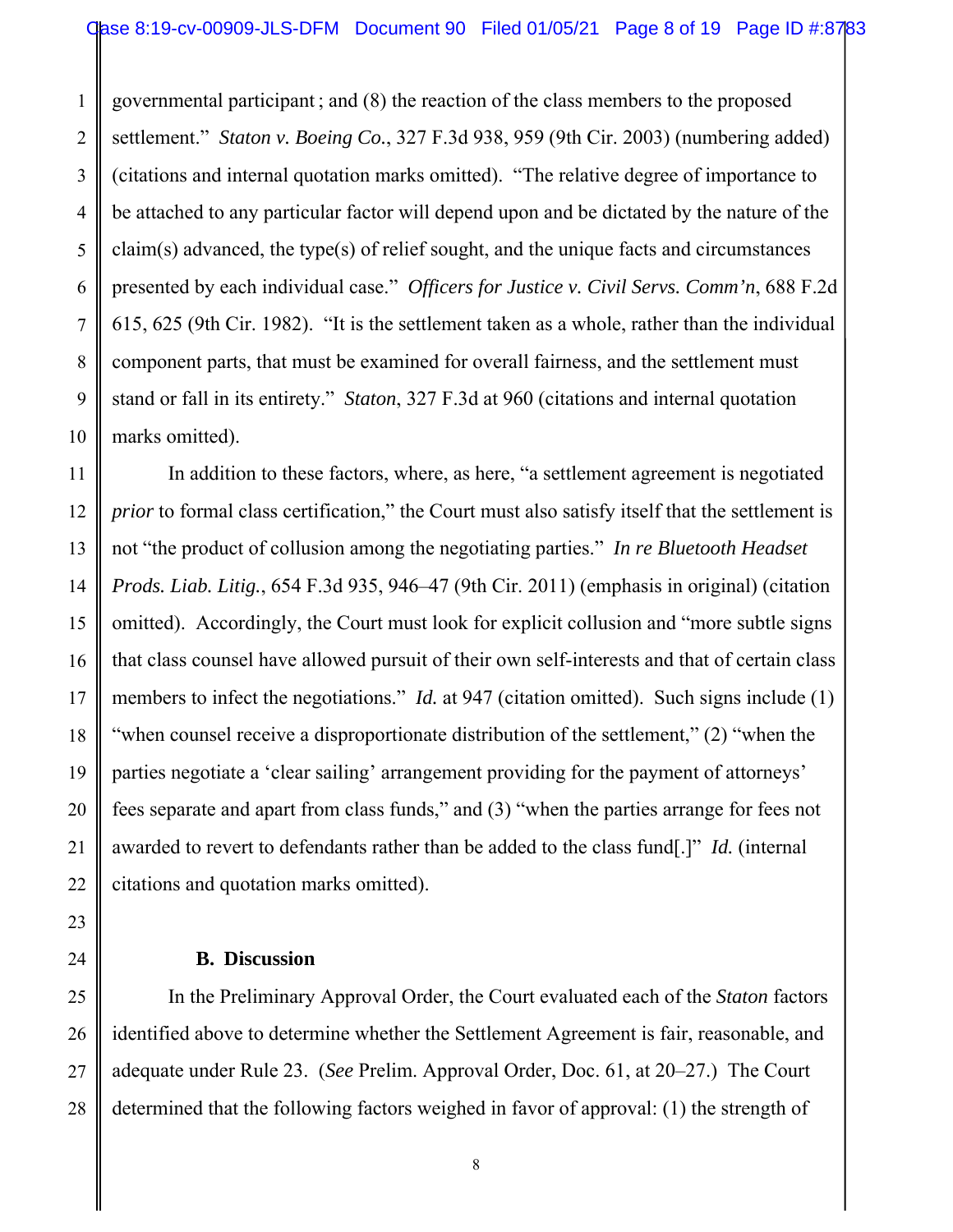in settlement; (5) the extent of discovery completed, and the stage of the proceedings; and Plaintiff's case; (2) the risk, expense, complexity, and likely duration of further litigation; (3) the risk of maintaining class action status throughout the trial; (4) the amount offered (6) the experience and views of counsel. (*Id.*) The Court was also satisfied that there were no signs of collusion between the parties. (*Id.* at 26–27.) The Court sees no reason to depart from its previous conclusion as to these factors. The Court therefore incorporates its analysis from the Preliminary Approval Order into the instant Order. (*Id*.)

However, at the time of preliminary approval, the Court ordered Chen to address two issues at the final approval stage.

*First*, Chen's Motion for Preliminary Approval did not provide evidence of Class Members' reactions to the proposed Settlement Agreement, which the Court therefore directed Plaintiff to submit ahead of the final fairness hearing. (*Id.* at 32.) In support of final approval, Chen submitted a declaration from a class member in support of final approval. (*See* Langley Decl., Doc. 87-4.) Class Counsel also declares that other class members came forward to express their satisfaction with the settlement, but they did not wish to file a public declaration. (Sanford Decl. ISO Final Approval, Doc. 87-2, 15.)

Moreover, the notice process has now concluded with no objections to the Settlement and only five opt-outs. "It is established that the absence of a large number of objections to a proposed class action settlement raises a strong presumption that the terms of a proposed class settlement action are favorable to the class members." *In re Omnivision Techs., Inc.*, 559 F. Supp. 2d 1036, 1043 (N.D. Cal. 2008) (citations omitted). Given the lack of objections and the small number of requests for exclusion, this factor, too, then, weighs in favor of approval. *See Rodriguez v. El Toro Limited P'ship*, No. 8:16-cv-59-JLS-KES, Dkt. 98, at \*7-8 (C.D. Cal. June 26, 2018) (Staton, J.)

*Second*, at the preliminary approval stage, Chen estimated the settlement value of \$7,750,000 to be between 10.8% and 15.9% of Western Digital's maximum exposure and between 25.3% and 36.4% of total lost wages at the time of mediation. (*See* Prelim.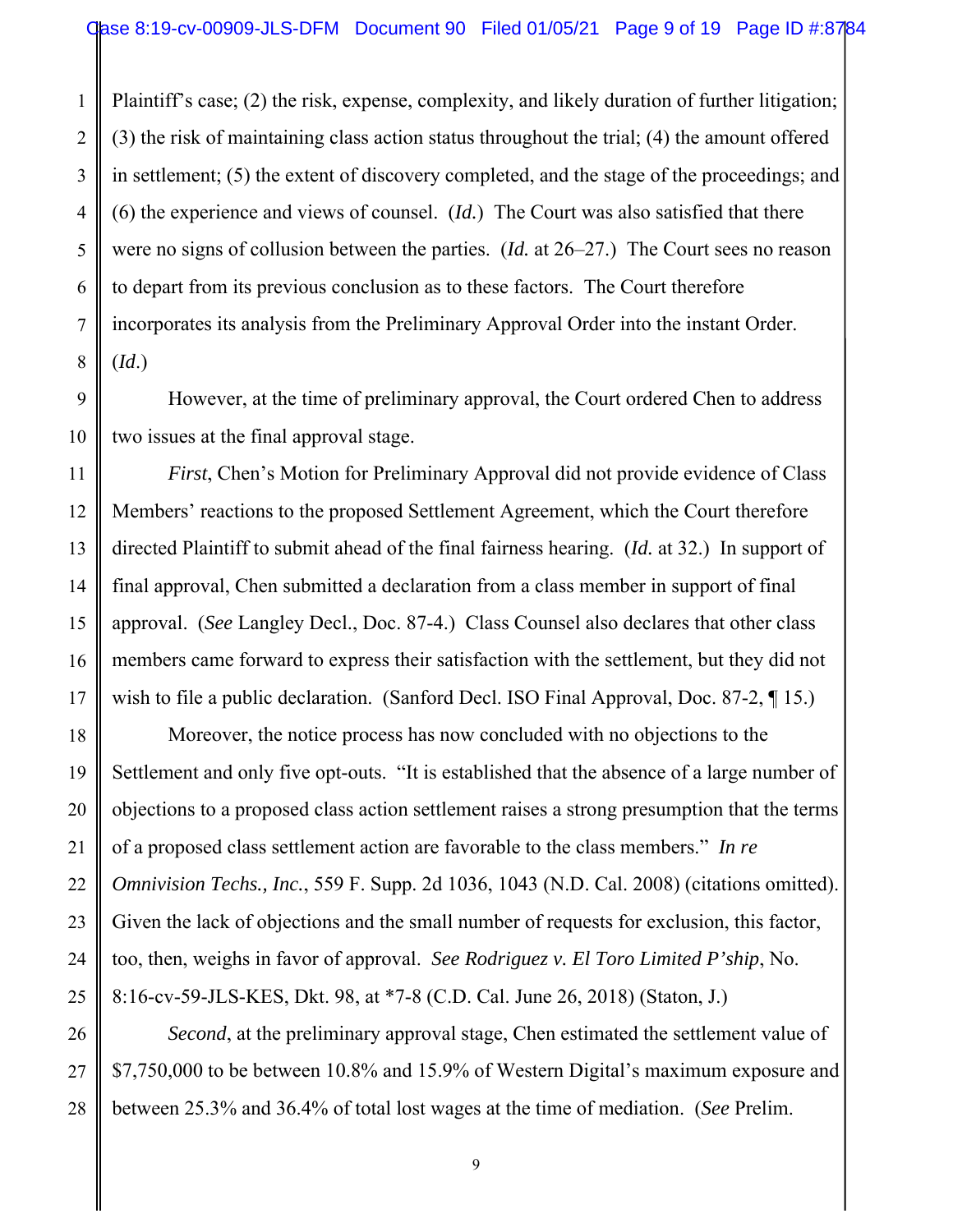employment discrimination context in support of the proposition that courts routinely 1 2 3 4 5 Approval Order, Doc. 61, at 23; First Supp. Brief, Doc. 38, at 3.) In preliminarily approving the settlement, the Court noted that Chen provided no case law from the approve settlements with this value, and the Court therefore ordered Chen to do so in support of final approval. (Final Approval Order at 23.)

6

7

8

9

10

11

12

13

14

15

16

17

18

19

20

21

22

23

24

25

26

27

28

Now, at the final approval stage, Chen cites authority for her position that the settlement value is reasonable given the nature of her claims. (Final Approval Mem. at 20-29 (collecting cases).) Although Chen still relies on settlements in wage-and-hour matters, she also cites to case law in the employment discrimination context, including decisions that approved settlements with monetary and programmatic components without examining the percentage of recovery, and a decision approving a settlement representing 16% of the total potential recovery in a race discrimination employment case where, unlike the present matter, the settlement included no non-monetary relief component. *See Slaughter v. Wells Fargo Advisors, LLC*, No. 13-CV-06368, 2017 WL 3128802, at \*2 (N.D. Ill. May 4, 2017) (granting final approval without examining percentage of recovery where settlement involved both monetary and injunctive relief elements); *Boyd v. Bechtel Corp*., 485 F. Supp. 610 (N.D. Cal. 1979) (granting final approval where the settlement represented 16% of total exposure and involved no injunctive relief); *see also Parker v. Anderson*, 667 F.2d 1204, 1209-10 & n.6 (5th Cir. 1982) (approving employment discrimination settlement and indicating that even if there were a "comfortable probability" of a \$5 million recovery, a \$1.44 million settlement would still be reasonable).

The Court is therefore satisfied the percentage of recovery here is in the range of other settlements found to be reasonable in the employment discrimination context. Moreover, as the Court noted at the preliminary approval stage and Chen correctly argues in her final approval brief, the programmatic relief obtained here and the risks inherent to employment discrimination class actions weigh in favor of approving the settlement here. (*See* Prelim. Approval Order at 23; Final Approval Mem. at 21-23.)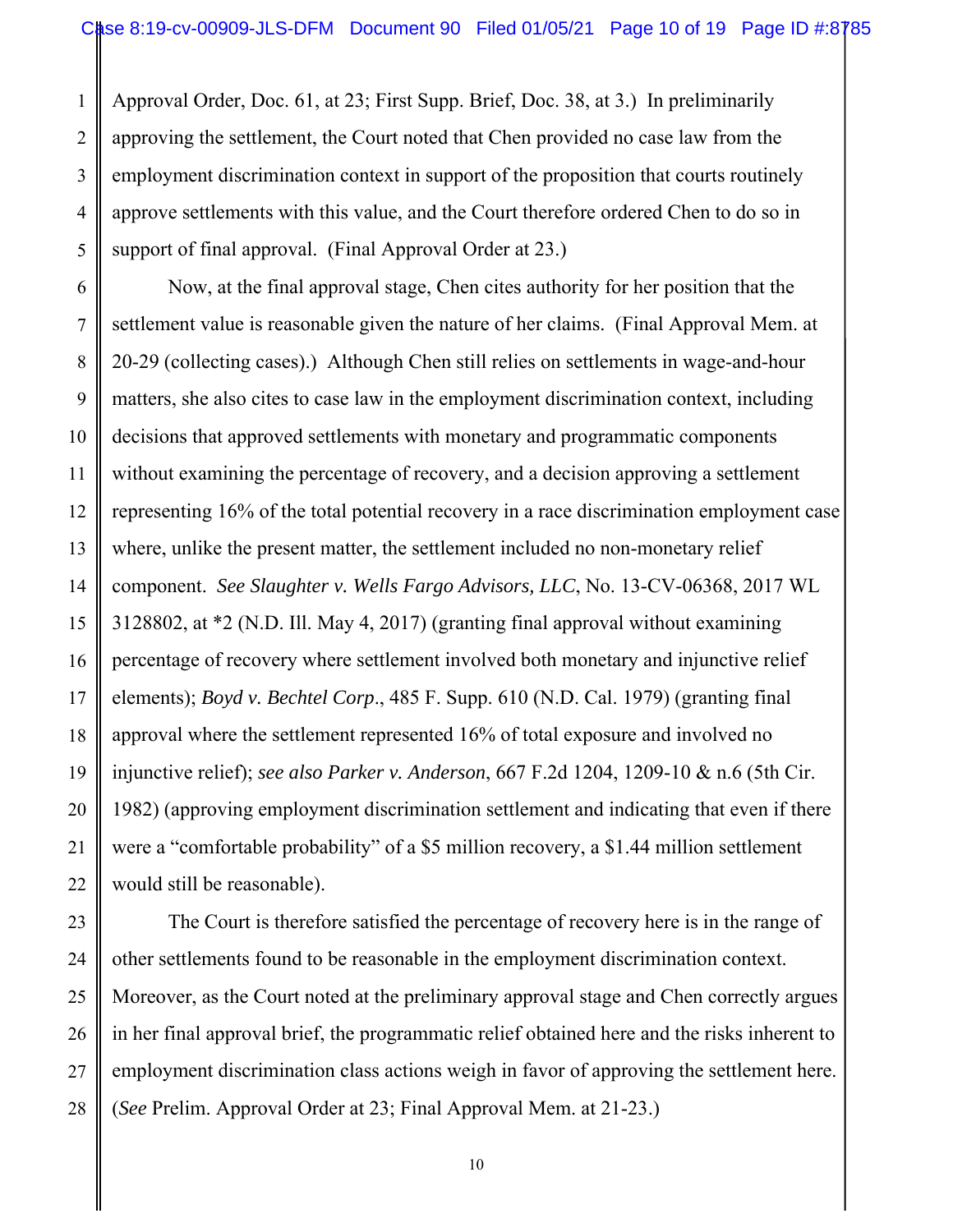8

9

10

11

12

13

14

15

16

17

18

19

20

21

22

23

24

25

26

27

28

# **IV. LITIGATION AND ADMINISTRATION COSTS**

Chen requests reimbursement of (1) \$123,499 in litigation costs incurred by Class Counsel in prosecuting this action, and (2) \$97,324 to the Settlement Administrator, Rust Consulting, for their fees and costs in administering the Settlement. (Fees Mem. at 23- 25.)

*First*, Class Counsel in common fund cases are entitled to "reasonable out-ofpocket litigation expenses that would normally be charged to a fee-paying client." *Trustees of Const. Industry and Laborers Health and Welfare Trust v. Redland Ins. Co.*, 460 F.3d 1253, 1257 (9th Cir. 2006) (citations omitted); *see also* 42 U.S.C. § 2000e-5(k); Fed. R. Civ. P. 23(h) ("In a certified class action, the court may award reasonable attorney's fees and nontaxable costs that are authorized by law or by the parties' agreement."). Class Counsel have documented the expenses incurred in court filing fees, depositions, travel, expert fees, and mediation fees. (*See* Sanford Decl. ¶ 22; Ex. G.) The Court finds the various expenses adequately documented and reasonable. Accordingly, Chen's request for \$123,499 in costs is GRANTED.

*Second*, the Court approved Rust as the Settlement Administrator in this action and Rust now requests administration costs as provided for by the Settlement Agreement. (Prelim. Appr. Order at 19.) At the preliminary approval stage, Rust estimated the total costs would be \$36,471.00. (Pikus Decl. ISO, Doc. 79-3, ¶ 19.) The Settlement Agreement caps administration costs at \$50,000. (Amended Settlement Agreement, Doc. 67-1, § 4.2.2). However, Rust has submitted an accounting of its costs incurred, showing that its total cost of administration as of the date Chen filed the Final Approval Motion was \$62,382.00 (*see* Ex. B to Pikus Decl. ISO Fees, Doc. 79-3) and it further estimates that the remaining cost of administration will be \$34,942.00. *Id. ¶* 19.) Thus, Rust's total cost will amount to \$97,324.00. Rust explains that this final estimate is much higher than the original estimate because it has had to perform unanticipated administration tasks. (*Id.*) Specifically, Rust explains that (1) Western Digital provided it with data about class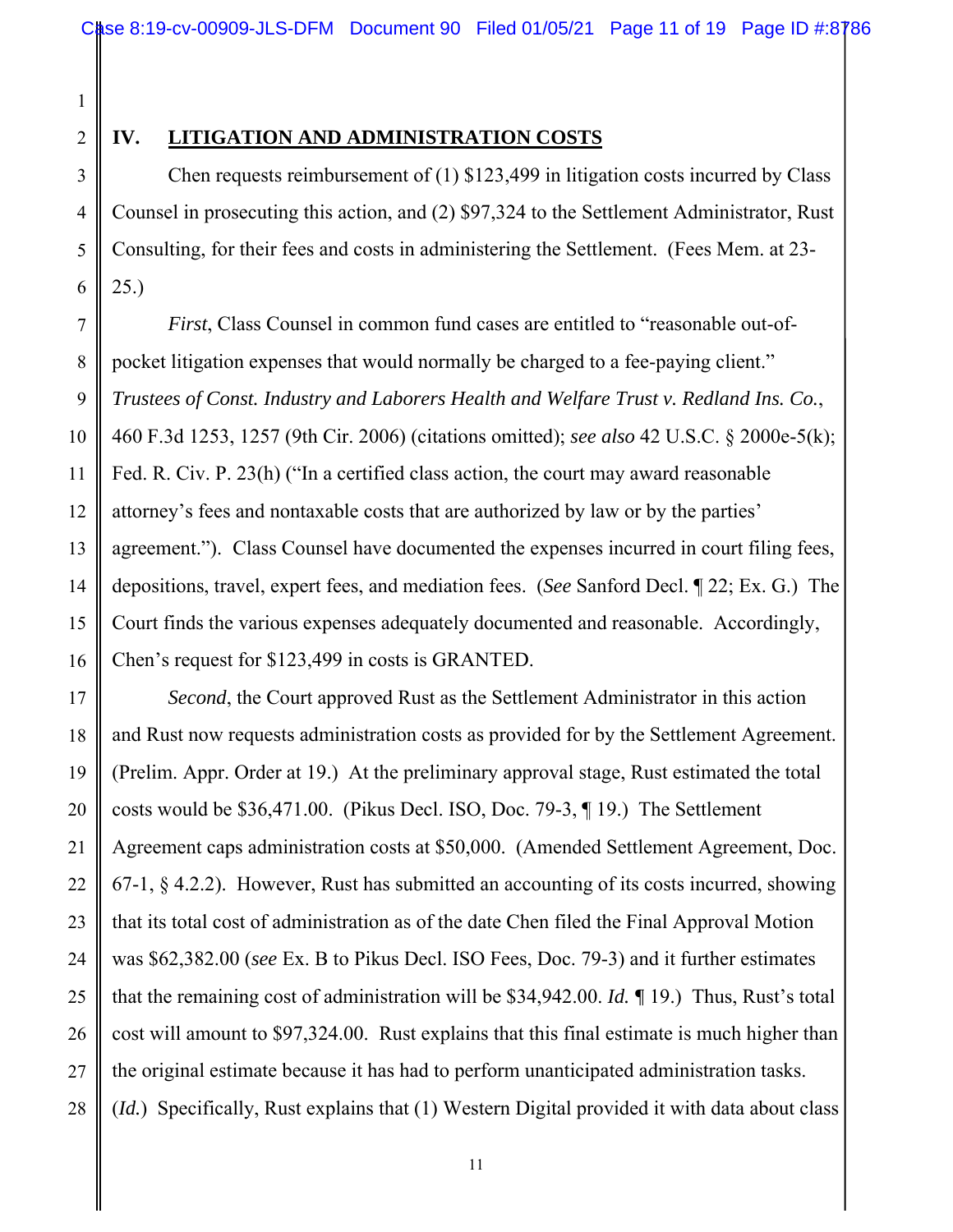the class size increased from 1,370 to 1,863, and it anticipates having to follow-up on 1 2 3 4 5 6 members in an unanticipated file format that required additional work and manual processing by Rust's team; (2) Rust printed more class notices than anticipated because undeliverable notices; and (3) due to the class size increase, Rust anticipates processing, printing, mailing and tax reporting for approximately 495 additional settlement award checks than anticipated. (*Id*.)

Class Counsel inform the Court that they are willing to pay the administration costs in excess of the \$50,000 provided in the Settlement Agreement out of pocket and therefore request that the Court award \$50,000 in administration costs and factor in Class Counsel's out-of-pocket costs in calculating attorneys' fees. (Fees Mot. at 12.) The Court finds Class Counsel's request would inappropriately muddle the award of costs and attorneys' fees in this matter. Instead, the Court finds it appropriate to depart from the \$50,000 cap set by the Settlement Agreement and to award Rust the actual costs of administration. As discussed, Rust has explained and justified the larger than anticipated costs it will incur in administering the settlement here. Accordingly, the Court GRANTS \$97,324.00 in administration costs.

#### **V. ATTORNEYS' FEES**

Rule 23 permits a court to award "reasonable attorneys' fees . . . that are authorized by law or by the parties' agreement." Fed. R. Civ. P. 23(h). "[C]ourts have an independent obligation to ensure that the award, like the settlement itself, is reasonable, even if the parties have already agreed to an amount." *In re Bluetooth Headset Prods*., 654 F.3d at 941. In the Ninth Circuit, the benchmark for a fee award in common fund cases is 25% of the recovery obtained. *See id.* at 942 ("Where a settlement produces a common fund for the benefit of the entire class, . . . courts typically calculate 25% of the fund as the 'benchmark' for a reasonable fee award, providing adequate explanation in the record for any 'special circumstances' justifying a departure."). Courts must "justify any increase or decrease from this amount based on circumstances in the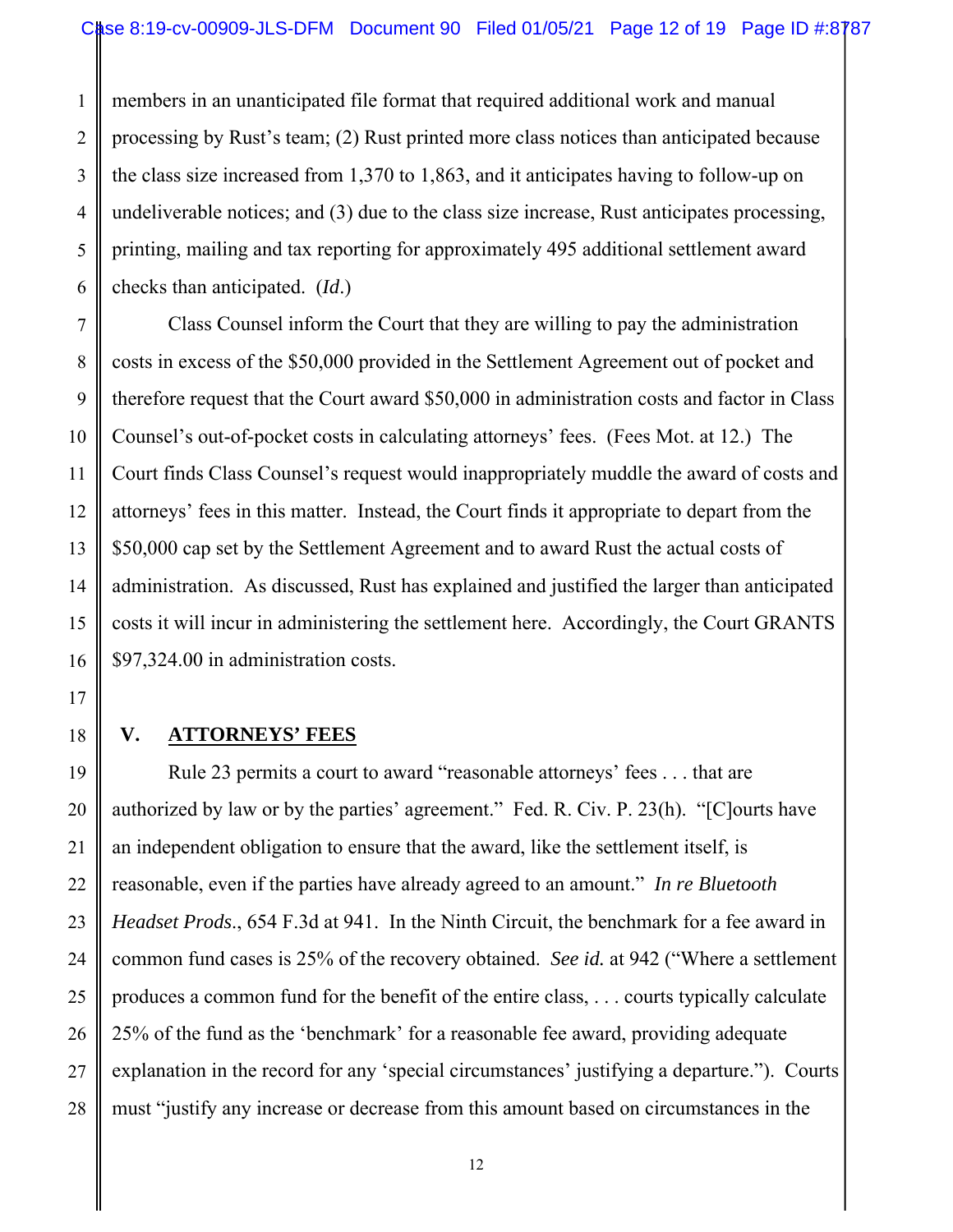assessing whether an award is reasonable, including: (1) the results achieved, (2) the risk 1 2 3 4 5 6 7 record." *Six (6) Mexican Workers v. Ariz. Citrus Growers*, 904 F.2d 1301, 1311 (9th Cir. 1990). The Ninth Circuit has identified a number of factors the Court may consider in of litigation, (3) the skill required and quality of work, and (4) the contingent nature of the fee and the financial burden carried by the plaintiffs. *Vizcaino v. Microsoft Corp*., 290 F.3d 1043, 1048-50 (9th Cir. 2002). Counsel's lodestar may also "provide a useful perspective on the reasonableness of a given percentage award." *Id.* at 1050.

Here, Class Counsel request \$2,583,333—the maximum attorneys' fees amount recoverable under the Settlement Agreement. (Fees Mem., Doc. 79-4, at 8.) As discussed above, however, Class Counsel included, in their request for fees, legal costs and unexpected administration costs that the Court found more appropriate to address separately. The portion of the request attributable to fees alone is therefore \$2,382,510 (30.7% of the Settlement Fund). (Fees Mem. at 8-9.)

For the reasons below, the Court finds that the requested upward departure from the benchmark rate is warranted here, and awards Class Counsel \$2,382,510, which is equivalent to 30.7% of the Settlement Fund.

#### **A. Results Achieved**

8

9

10

11

12

13

14

15

16

17

18

19

20

21

22

23

24

25

26

27

28

Class Counsel achieved a settlement that represents between 10.8% and 15.9% of Western Digital's maximum exposure and between 25.3% and 36.4% of total lost wages at the time of mediation. (*See* Prelim. Approval Order, Doc. 61, at 23.) As discussed above, this percentage of recovery is within the typical range of approved employment discrimination class action settlements.

While the recovery amount falls within the typical range, the programmatic terms of the Settlement are robust and expansive. Under the Settlement Agreement, Western Digital will undertake initiatives to (1) evaluate, promote, and compensate women equitably; (2) perform statistical analyses with regard to promotions and compensation; (3) design and execute leadership development initiatives for women; (4) bolster their policies regarding flexible work arrangements and maternity and parental leave; (5)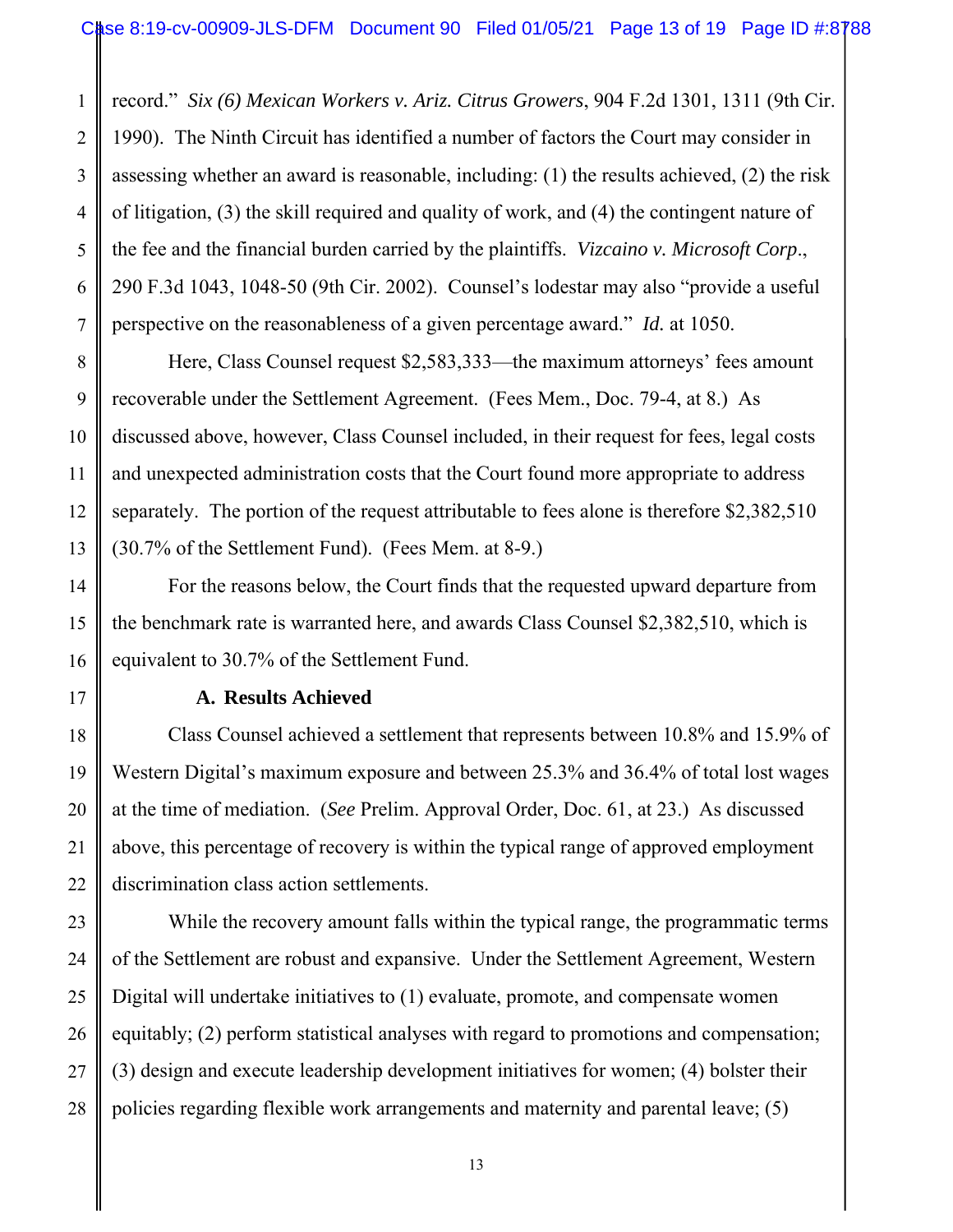complaints, such as complaints of gender discrimination; and (8) develop concrete plans 1 2 3 4 5 6 7 8 9 maintain records relevant to this agreement; (6) reinforce their commitment to EEO compliance and enforcement; (7) enhance their processes for investigation of internal for recruiting and developing female employees. (Settlement §§ 3.4-3.10.) As the Court noted at the preliminary approval stage, Chen would have been less likely to achieve such programmatic relief by taking the case to trial. (Preliminary Approval Order at 23.) The outstanding programmatic relief obtained here, combined with reasonable and fair monetary recovery, weighs in favor of an upward departure from the benchmark in awarding attorneys' fees.

#### **B. Risk of Litigation**

10

11

12

13

14

15

16

17

18

19

20

21

22

23

24

25

26

27

28

Class Counsel argue convincingly that an employment discrimination class action is inherently risky. Specifically, they argue that following the Supreme Court's heightening of the commonality standard in *Wal-Mart Stores, Inc. v. Dukes*, 564 U.S. 338 (2011), and *Comcast Corp. v. Behrend*, 569 U.S. 27 (2013), defendants are more likely to challenge certification and less likely to settle. (Fees Mem. at 15-16 (citing *Pan v. Qualcomm Inc*., No. 16-CV-01885-JLS-DHB, 2017 WL 3252212, at \*12-13 (S.D. Cal. July 31, 2017) ("[T]he issues in this case are complex insofar as successfully proving legally cognizable employment discrimination can often be difficult . . . discriminationbased class actions are especially risky and usually require greater pre-suit discovery given the Supreme Court's recent heightening of the commonality standard.") (citation and quotations omitted)).) Accordingly, this factor also weighs in favor of an upward departure from the 25% benchmark.

# **C. Skill Required and Quality of Work**

Class Counsel provided skillful, quality work, including conducting a mediation, negotiating a comprehensive settlement involving two overlapping sets of settlement classes, and providing two rounds of supplemental briefing at the Preliminary Approval stage. Class Counsel have been recognized for their work prosecuting large class actions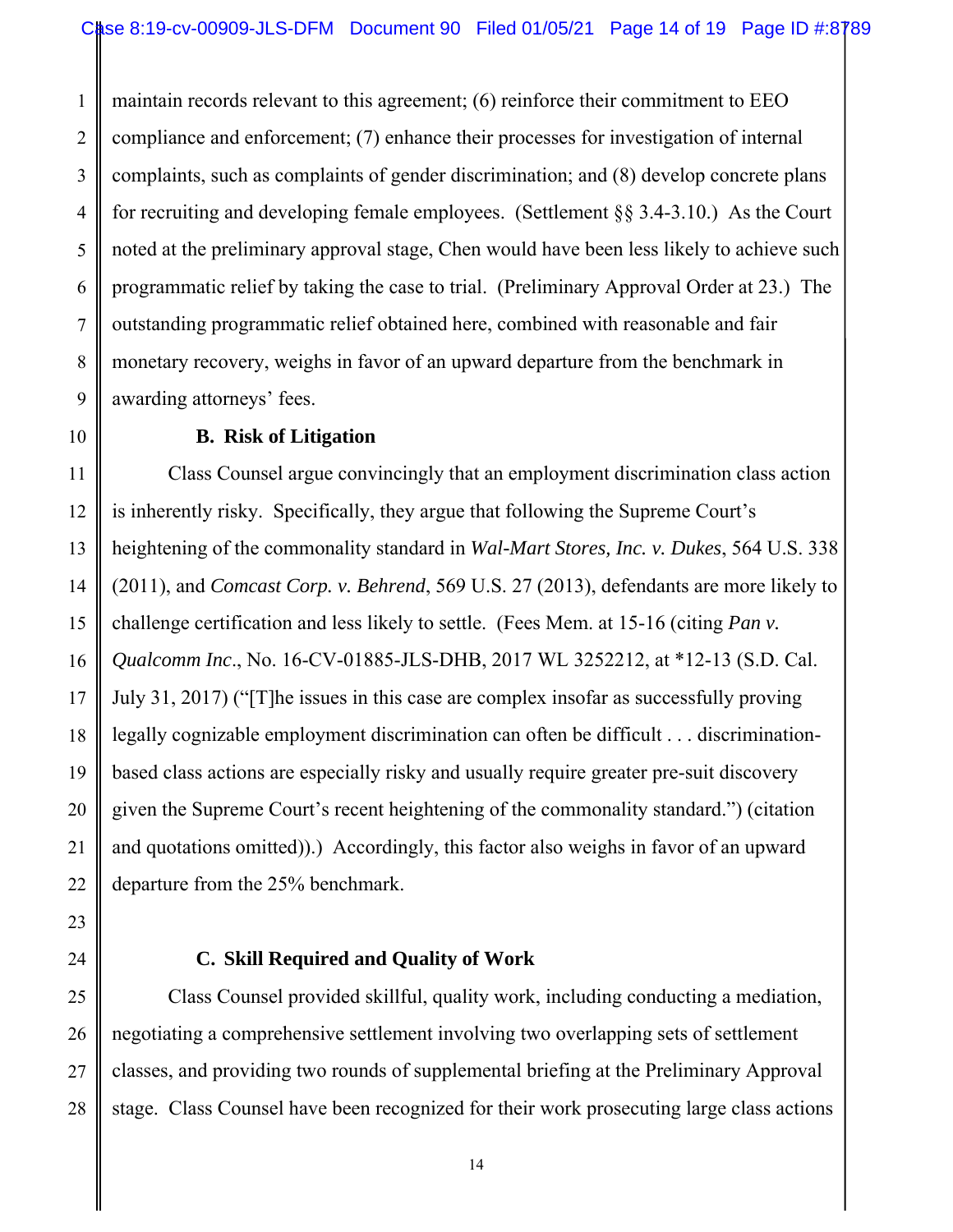*Sanofi-Aventis U.S. LLC*, No. 07 CIV. 2207 JGK, 2010 WL 3119374, at \*1 (S.D.N.Y. 1 2 3 4 5 6 7 8 and are fairly characterized as specialists. (Fees Mem. at 17 (citing Medina Decl. ISO Fees, Doc. 79-2, ¶¶ 2-6; Sanford Decl., Doc. 79-1, ISO Fees ¶¶ 6-16; *Bellifemine v.*  Aug. 6, 2010)).) As noted previously, employment discrimination actions are particularly risky and involve challenging issues of proof. The pre-suit settlement and the results achieved are the result of years of informal discovery and negotiations by Class Counsel. Accordingly, this factor too weighs in favor of an upward departure from the benchmark amount.

#### **D. Contingent Nature of the Fee**

10 11 12 13 14 15 16 17 18 19 20 21 22 23 Class Counsel invested approximately 2,017.23 hours in this case. (Fees Mem. at 18; Ex. A to Medina Decl. ISO Fees, Doc. 79-2; Ex. H to Sanford Decl. ISO Fees, 79-1.) During the past four years, Counsel have received no compensation for their efforts on behalf of class members. (*Id.* at 18-19.) "Courts have long recognized that the attorneys' contingent risk is an important factor in determining the fee award and may justify awarding a premium over an attorney's normal hourly rates." *Monterrubio*, 291 F.R.D. at 457 (citing *In re Wash. Pub. Power Supply Sys. Sec. Litig.,* 19 F.3d 1291, 1299 (9th Cir. 1994)). However, standing alone this factor does not justify an upward departure of the benchmark. *See, e.g., Clayton v. Knight Transp*., 1:11-cv-00735-SAB, 2013 WL 5877213, at \*8 (E.D. Cal. Oct. 30, 2013) (acknowledging that the contingent nature of the fee "is an important factor," but declining to grant an upward departure where "the risks associated with this case are no greater than that [sic] associated with any other [similar action]."). Here, the settlement was reached before the action was filed, greatly reducing any contingent risk. In addition, the Court's review of Class Counsel's billing records seems to indicate that Class Counsel have billed all their hours—beginning in 2017—at their current billing rate. This higher billing rate effectively compensates Class Counsel for any delay in compensation. Accordingly, this factor does not weigh in favor of an upward departure from the benchmark.

9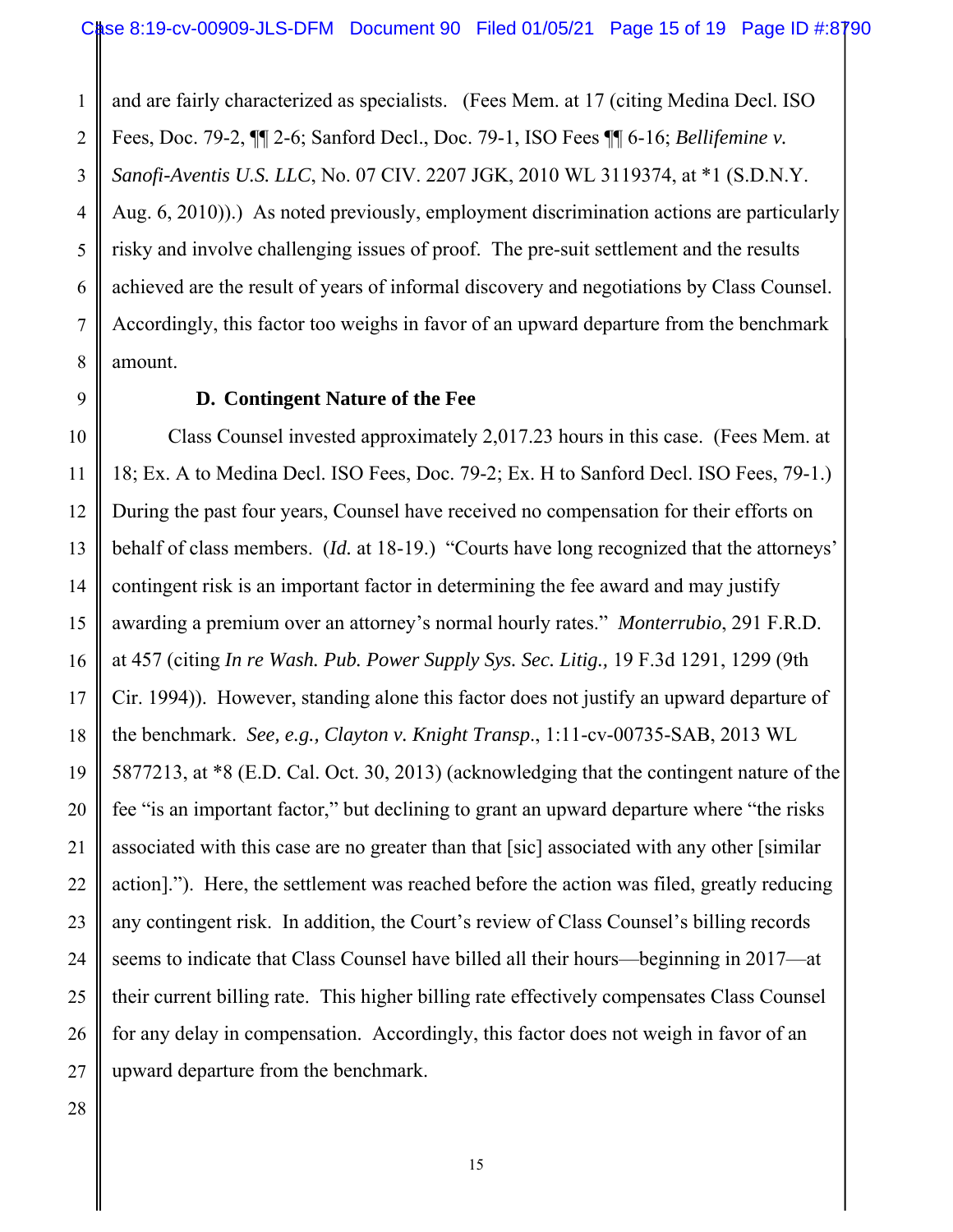#### **E. Lodestar Cross-Check**

 the litigation, provides a check on the reasonableness of the percentage award." "Calculation of the lodestar, which measures the lawyers' investment of time in *Vizcaino*, 290 F.3d at 1050. Here, Class Counsel represent that attorneys and staff expended 2,017.23 hours on this matter, and provide detailed time keeping records in support. (Sanford Decl. ISO Fees, Doc. 79-1, ¶ 24; Ex. H.)

The lodestar cross-check first requires the Court to determine whether the hourly rates sought by counsel are reasonable. "[T]he district court must determine a reasonable hourly rate considering the experience, skill, and reputation of the attorney requesting fees." *Chalmers v. City of Los Angeles*, 796 F.2d 1205, 1210 (9th Cir. 1986). This determination "is not made by reference to rates actually charged [by] the prevailing party." *Id*. The fee applicant bears the burden of showing that "the requested rates are in line with those prevailing in the community for similar services by lawyers of reasonably comparable skill, experience and reputation." *Camacho v. Bridgeport Fin., Inc*., 523 F.3d 973, 980 (9th Cir. 2008) (citation omitted). "Affidavits of the plaintiffs' attorney and other attorneys regarding prevailing fees in the community, and rate determinations in other cases, particularly those setting a rate for the plaintiffs' attorney, are satisfactory evidence of the prevailing market rate." *United Steelworkers of Am. v. Phelps Dodge Corp*., 896 F.2d 403, 407 (9th Cir. 1990). Courts may also "rely on [their] own familiarity with the legal market." *Ingram v. Oroudjian*, 647 F.3d 925, 928 (9th Cir. 2011). As a general rule, the forum district represents the relevant legal community. *See Gates v. Deukmejian*, 987 F.2d 1392, 1405 (9th Cir. 1992).

Class Counsel declare that their requested rates have been approved by other courts in this and other districts in California. (Fees Mem. at 20 (citing *Campbell v. Best Buy Stores, L.P*., No. LA CV 12-07794 JAK (JEMX), 2016 WL 6662719 (C.D. Cal. Apr. 5, 2016) (approving similar rates in a wage-and-hour action); *Wellens v. Sankyo*, No. C

1

2

3

4

5

6

7

8

9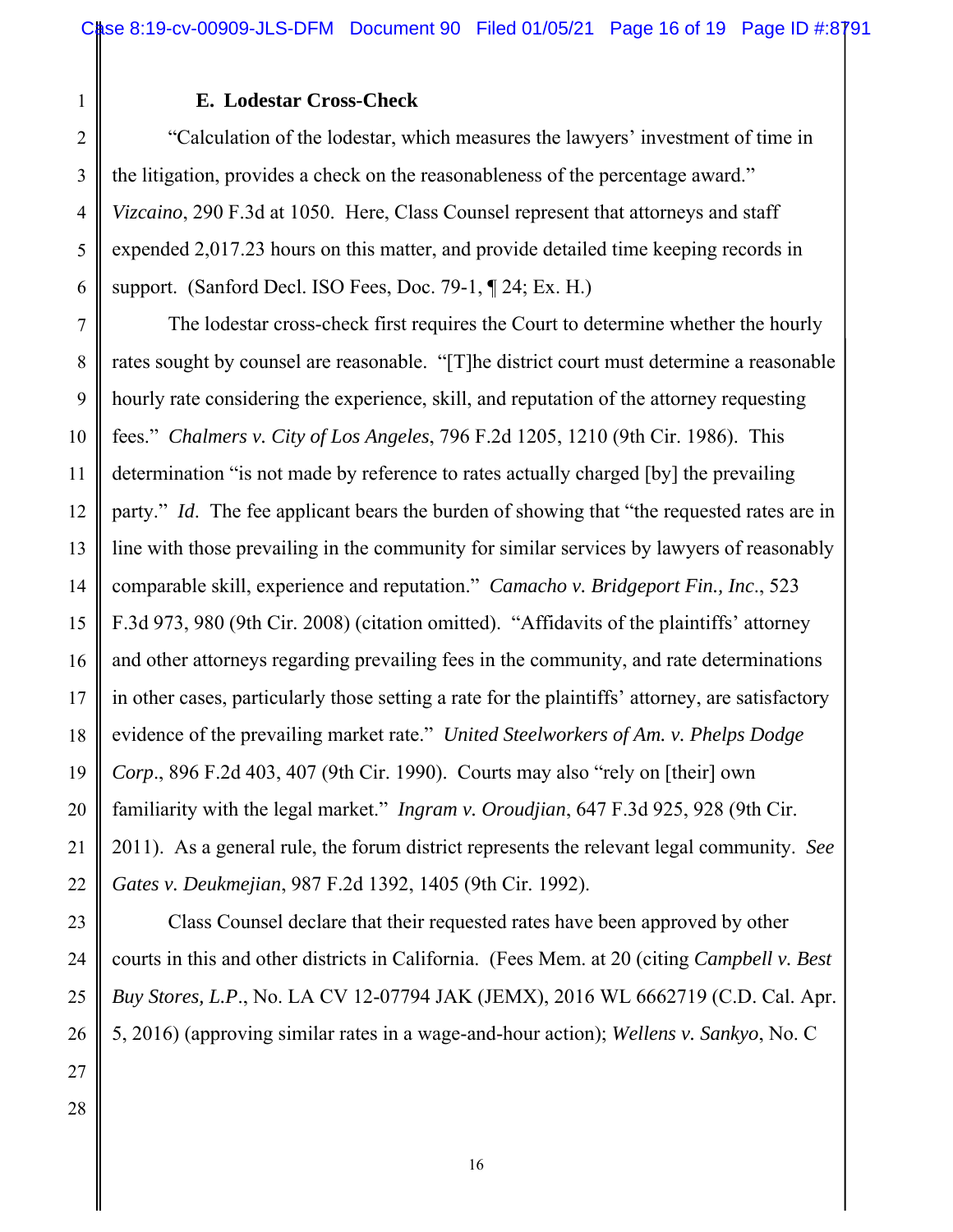13-00581 WHO (DMR), 2016 WL 8115715, at \*3 (N.D. Cal. Feb. 11, 2016)(approving Sanford Heisler Sharp LLP's rates)).)

The Court is familiar with the legal market and is therefore satisfied that the firms' rates are reasonable. Moreover, both Medina and Sanford are experienced with employment class actions, justifying the partner rates in this matter. (Fees Mem. at 17 (citing Medina Decl. ISO Fees, Doc. 79-2, ¶¶ 2-6; Sanford Decl., Doc. 79-1, ISO Fees ¶¶ 6-16).)

Next, the Court finds that the detailed billing records Class Counsel have attached to their declarations offer a satisfactory accounting of the attorney work hours on this case. (*See* Ex. A to Medina Decl., Ex. H. to Sanford Decl. Doc. 50-1.) Of special importance to the Court's assessment is the presence of both partners and an associate on the matter, which demonstrates a tendency toward efficient billing. Moreover, a review of the records shows that administrative tasks were appropriately delegated to legal support staff and billed at a lower rate.

Combined, Class Counsel's total lodestar is \$1,029,592.35. Awarding Class Counsel \$2,382,510 yields a lodestar multiplier of 2.3. The Court finds this multiplier, while on the high side, reasonable given the considerations discussed above. Accordingly, taking into account the *Vizcaino* factors and lodestar crosscheck, the Court GRANTS the request for attorneys' fees and awards Class Counsel \$2,382,510, which amounts to 30.7% of the Settlement Amount.

# **VI. CLASS REPRESENTATIVE SERVICE AWARD**

The Settlement provides for a service award of \$50,000 to Chen for bringing this action as Class Representative. (Amended Settlement Agreement, Doc. 67-1, § 6.1.) In the Preliminary Approval Order, the Court expressed concern about the amount of the service award, and, in her Motion for Final Approval, Chen seeks a reduced award of \$30,000.

1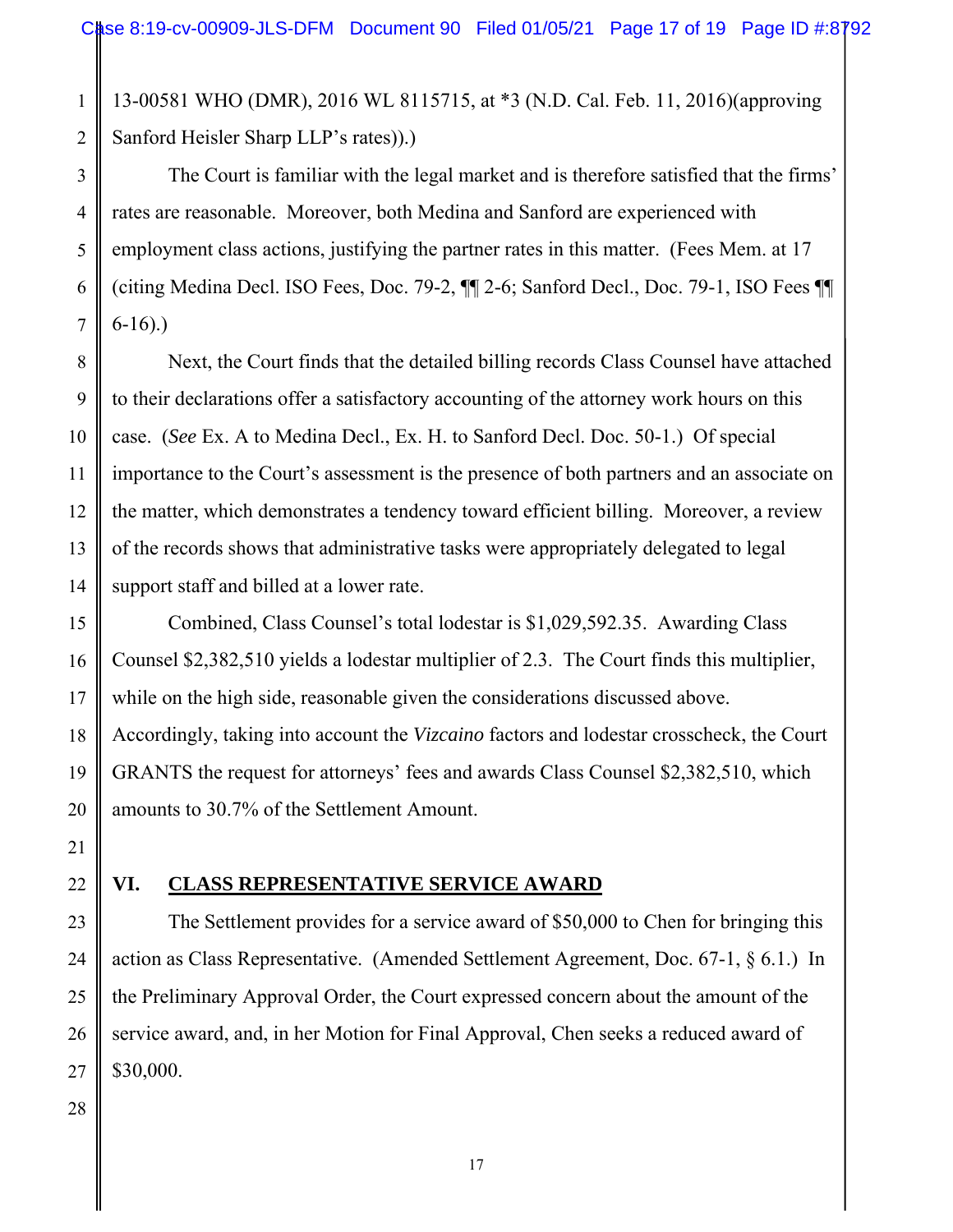reputational risk undertaken in bringing the action, and, sometimes, to recognize their Service awards are "discretionary . . . and are intended to compensate class representatives for work done on behalf of the class, to make up for financial or willingness to act as a private attorney general." *Rodriguez v. W. Publ'g Corp*., 563 F.3d 948, 958–59 (9th Cir. 2009) (citing *In re Mego Fin. Corp. Sec. Litig*., 213 F.3d 454, 463 (9th Cir. 2000)).

Here, Chen asserts that she has dedicated approximately 174 hours towards prosecution of this case since September 2016. (Fees Mem., Doc. 79-4, at 28.) Specifically, Chen states that she assisted in prosecution of this matter by "consulting with Class Counsel on a variety of issues"; "reviewing and providing input" on a number of documents including the mediation statement and the programmatic relief proposal; and "attending the class mediation," among other things. (Fees Mem. at 28.) Chen states that she drew from her own experience at Western Digital, and her observations of how Western Digital treated other women to devise programmatic relief to address issues at the company. (*Id*.) Chen's contributions have undoubtedly helped bring about monetary relief for the entire class and programmatic changes at Western Digital. Accordingly, the Court finds that a service award is appropriate here.

However, Chen's requested incentive award of \$30,000 is unreasonably high. Although this amount represents only 0.387% of the Settlement Fund, the Court does not find \$30,000 to be a fair measure of Chen's effort and risk. Chen spent 174 hours on this matter over the past four years. While she attended a mediation, she did not sit for a deposition or undertake inordinate reputational or monetary risk. Specifically, Chen separately settled individual claims she had against Western Digital and any reputational or monetary risk she faced as a result of this action could just as easily be attributed to her individual claims.

For the foregoing reasons, and as explained at the final fairness hearing, the Court finds it appropriate to compensate Chen for her efforts by awarding \$100 an hour for the 174 hours she has expended on this matter, amounting to \$17,400. At the final approval